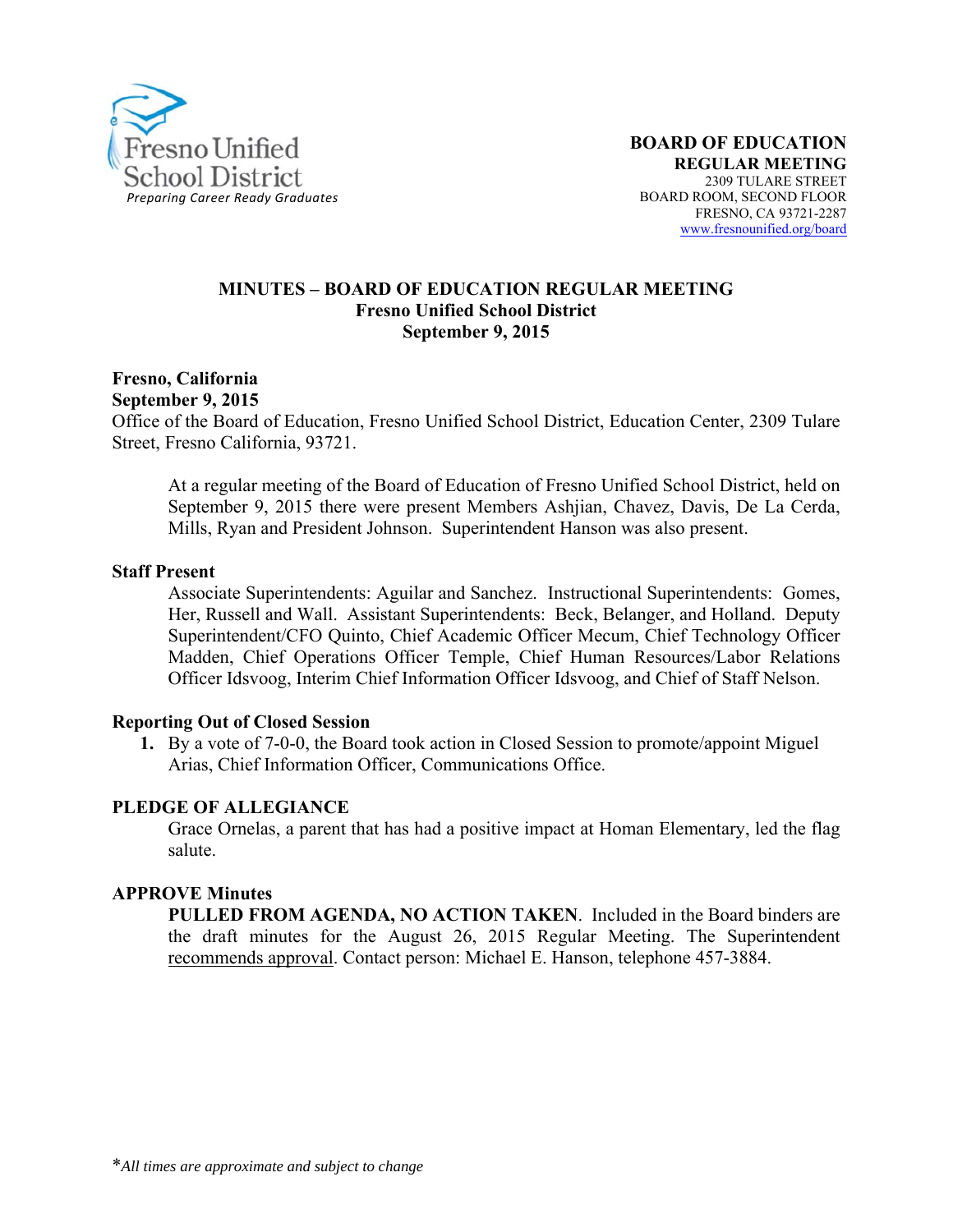### **ACKNOWLEDGE the 2015/16 Student Board Member Representatives and Alternates**

The Board and Superintendent **ACKNOWLEDGED** the 2015/16 Student Board Member Representatives, and the two Alternates, that have been elected by their peers to serve on the Board of Education for the 2015/16 school year.

*Jazlyn Quintana from Edison High School and Arturo Correa from Duncan High School took their place on the dais.* 

### **ADOPT Resolution Recognizing September 15, 2015 through October 15, 2015 as Hispanic Heritage Month**

**ADOPTED** resolution commemorating the observance of Hispanic Heritage Month. National Hispanic Heritage Month is an opportunity to recognize the contributions made by Hispanic and Latino Americans to the United States and celebrate their heritage and culture. Hispanics have had a profound and positive influence on our country through their strong commitment to family, faith, hard work, and service. Fresno Unified School District hereby proclaims September 15, 2015 through October 15, 2015 as Hispanic Heritage Month.

### **ADOPT Resolution Recognizing the Month of September as Attendance Awareness Month**

**ADOPTED** a resolution commemorating the observance of Attendance Awareness Month. The Board of Education of Fresno Unified School District hereby proclaims September as "Attendance Awareness Month" and is committed to reducing chronic absenteeism to give all children an equitable opportunity to learn, grow and thrive academically, emotionally and socially.

### **HEAR Reports from Student Board Representatives**

Student Board Representatives Alissa Clemmons, Jessica Marie Hernandez and Mackenzie Rivera provided comments/reports from the Student Advisory Board Representative meeting hosted by Hoover High School. Member Ryan attended their meeting which was held on Tuesday September 8 at Hoover. Student Board Representative Alissa Clemmons acknowledged the student ambassadors from Tioga Middle School who shared highlights of various Tioga school activities and experiences.

### **HEAR Report from Superintendent**

- Superintendent Michael Hanson provided a brief report to the Board of Education sharing an overview of the Smarter Balanced test results and press conference. With a number of questions expected around the new results, Superintendent directed the audience to the district's website at www.fresnounified.org for a number of helpful resources. Hanson pointed out that these new results are about 1/5 of the multiple measures we are using to access student success based on our accountability model.
- Hanson also spoke about the poor air quality and the process the district is following to determine if it is appropriate for outdoor activities.
- Superintendent previewed two board agenda items including the approval of four new compressed natural gas (CNG) school buses bringing our fleet to 63, further supporting our efforts for clean air for our city.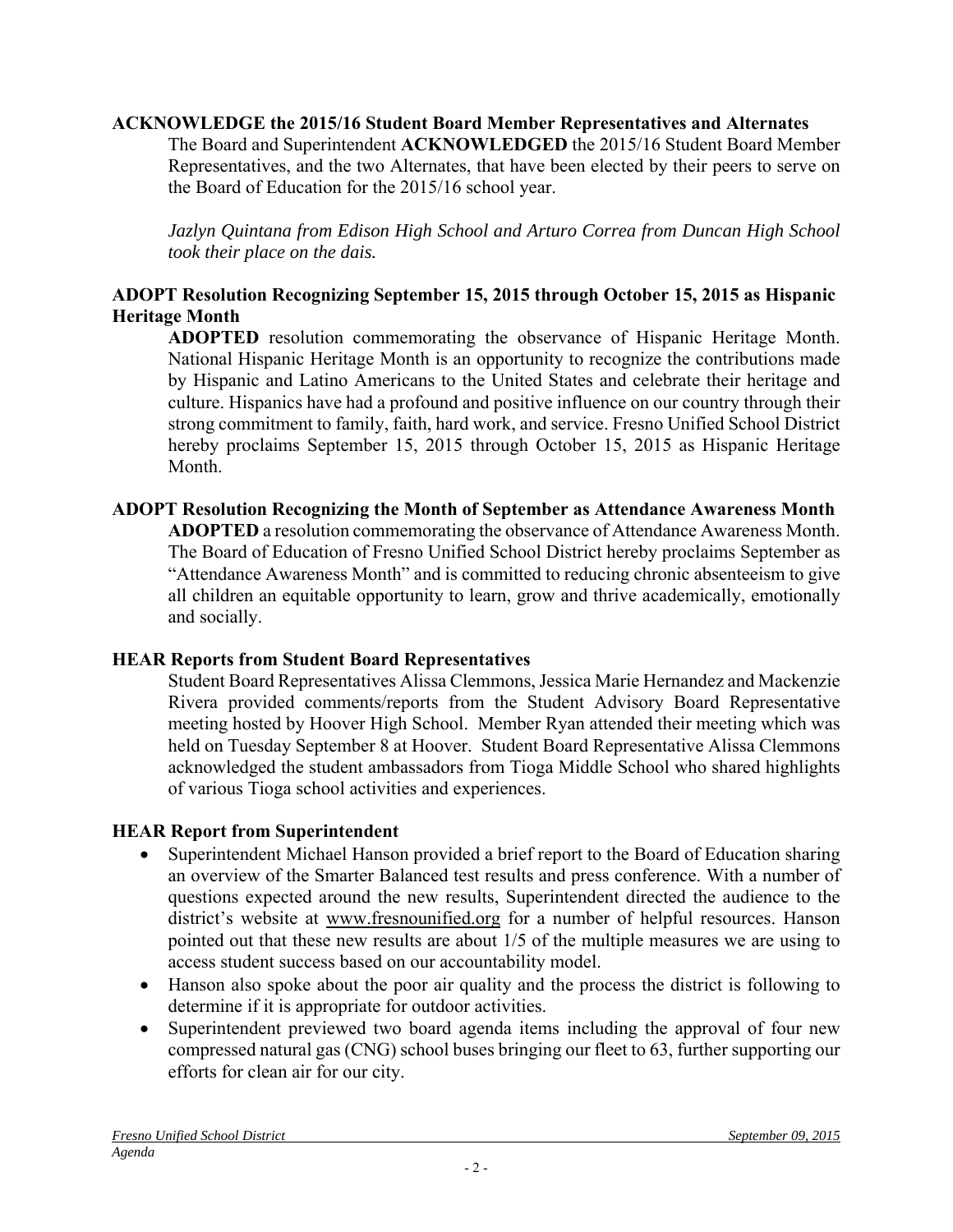• Superintendent Hanson also shared a video of Columbia Elementary  $6<sup>th</sup>$  graders as they went off to camp this week thanks to the Board's recent investment in Goal 2, guaranteeing all 6th grader students receive an outdoor learning experience.

On a motion by Member Davis, seconded by Member De La Cerda, the consent agenda, exclusive of agenda items: A-3a which was pulled for further discussion, was approved on a roll call vote of 9-0-0 as follows: Student Board Members Quintana and Correa. Board Members Ashjian, Chavez, Davis, De La Cerda, Mills, Ryan and President Johnson.

# **A. CONSENT AGENDA**

# **A-1, APPROVE Personnel List**

**APPROVED**, **as recommended** the Personnel List, Appendix A, as submitted.

**A-2, ADOPT Findings of Fact and Recommendations of District Administrative Board ADOPTED, as recommended** the Findings of Fact and Recommendations of District Administrative Panels resulting from hearings on expulsion and readmittance cases conducted during the period since the August 26, 2015, Regular Board meeting.

# **A-3, APPROVE CalWorks Agreement for 2015/16**

**APPROVED**, **as recommended** The CalWorks funding agreement for Fresno Adult School is to provide educational services to referred public assistance recipients under CalWorks. Services include orientation, assessment, and instruction in Adult Basic Education, GED, High School Diploma courses, English as a Second Language and Career Technical Education training. Fresno Adult School is responsible for quarterly reporting of fiscal expenditures, student attendance and student assessment data.

## **A-3a, APPROVE Independent Contractor Services Agreement with Fortson Consulting, LLC**

 **APPROVED**, **as recommended** an Independent Contractor Services Agreement with Fortson Consulting, LLC to retain the services of Ronald Fortson for assistance in the Operational Services Division and Administrative Services Division. Fortson Consulting, LLC is owned by Ronald R. Fortson. Mr. Fortson is a retired Assistant Superintendent/Chief Financial Officer with over 28 years in K-12 education. Mr. Fortson has previously assisted Fresno Unified upon multiple occasions. The contract begins on September 10, 2015.

**Member Mills** – Why do we have a contract for Fortson Consulting when the position is already filled?

**Superintendent Hanson** – We are contracting with Fortson Consulting due to increased work in Administrative Services and Operational Services. We expect the contract to go through December. Fortson Consulting will be assisting with those departments as we will be dealing with a number of other significant issues.

**Member Mills** – What is the total amount that we will be paying?

**Ruth Quinto** – This is a not to exceed contract.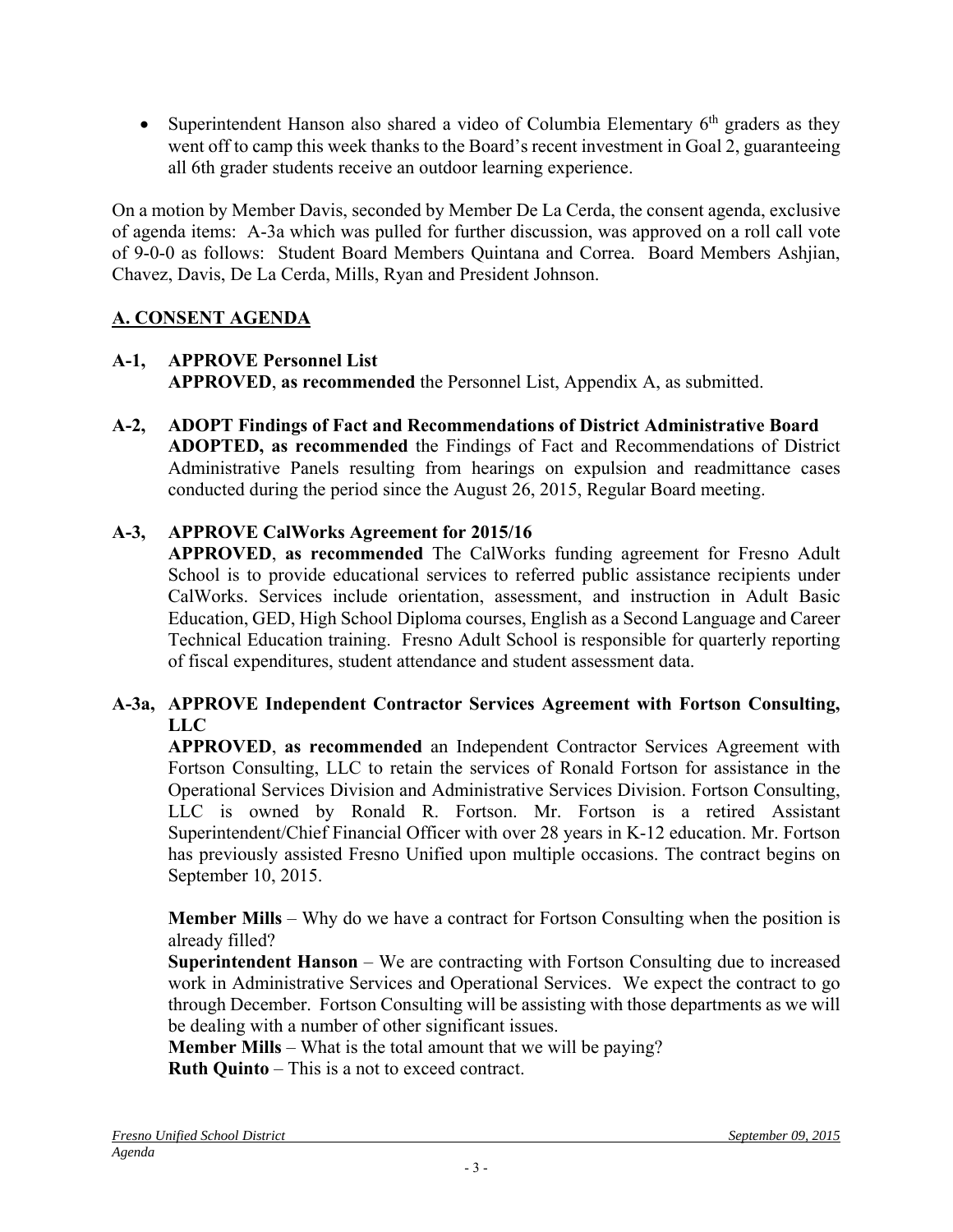**Superintendent Hanson** – Not to exceed 65 days and the total amount not to exceed \$75,000. There is no extension of the agreement without express written consent of all parties.

**Member Mills** – If we are paying at the rate of \$1,150 per day and the not to exceed amount is \$75,000, the 65 day contract comes out to a little bit more than \$1,150. I don't know why there is that internal discrepancy.

**Ruth Quinto** – In a not to exceed contract it just provides flexibility. The daily rate is the daily rate.

**Member Mills** – I understand the workload has increased but has it increased at this particular level?

**Superintendent Hanson** – Yes. That is my assessment and recommendation to the board. **Member Ashjian** – I still struggle with why we are not able to find local talent. I would like to see the dollars spent locally if we can find that right person. It is hard to approve these contracts to out of state businesses.

**Community Member Andrew Fabela** – I don't see the need for this contract when we have a capable Chief Financial Officer. I agree with Member Ashjian. We have excellent companies here that can do the job just as well if we give them the opportunity to do the job. I am curious to know what exactly triggered the need to have this person come in and assist.

**Member Ryan** – Accounting in a school district is totally different than other businesses. Mr. Fortson has been here before and is familiar with Fresno Unified and is a former CFO and Superintendent. He understands this work.

**Member Mills** – Mr. Fortson has worked in California districts for many years. I know he has retired and has apparently moved out of state but I know he has a good knowledge of the particularities of education finance. Certainly someone coming in on a short term basis would need that background. I think it would helpful for the board to have a better understanding of the specific duties and split of duties that Mr. Fortson will be taking on. **Ruth Quinto** – We will be happy to provide the details of the agenda item again.

Member Davis moved for approval, seconded by Member Ryan, which carried a 6-1-0 vote, as follows: AYES: Member Chavez, Davis, De La Cerda, Mills, Ryan and President Johnson. NOES: Member Ashjian.

## **A-4, APPROVE Bid 16-02, New CNG School Buses**

**APPROVED**, **as recommended** Bid 16-02, for the purchase of four new compressed natural gas (CNG) school buses. The request for bid was lawfully advertised on July 21, 2015 and July 28, 2015. The bids were opened on August 5, 2015. Notifications were sent to two (2) vendors, and the District received two (2) responses.

Staff recommends award to the lowest responsive, responsible bidder:

A-Z Bus Sales (Colton, California) \$743,984.88

## **A-5, RATIFY Submission of Grant Application to the S. D. Bechtel, Jr. Foundation RATIFIED, as recommended** a grant application to the Stephen Bechtel Fund for Research and Evaluation (Bechtel Foundation) to provide grant funds to support the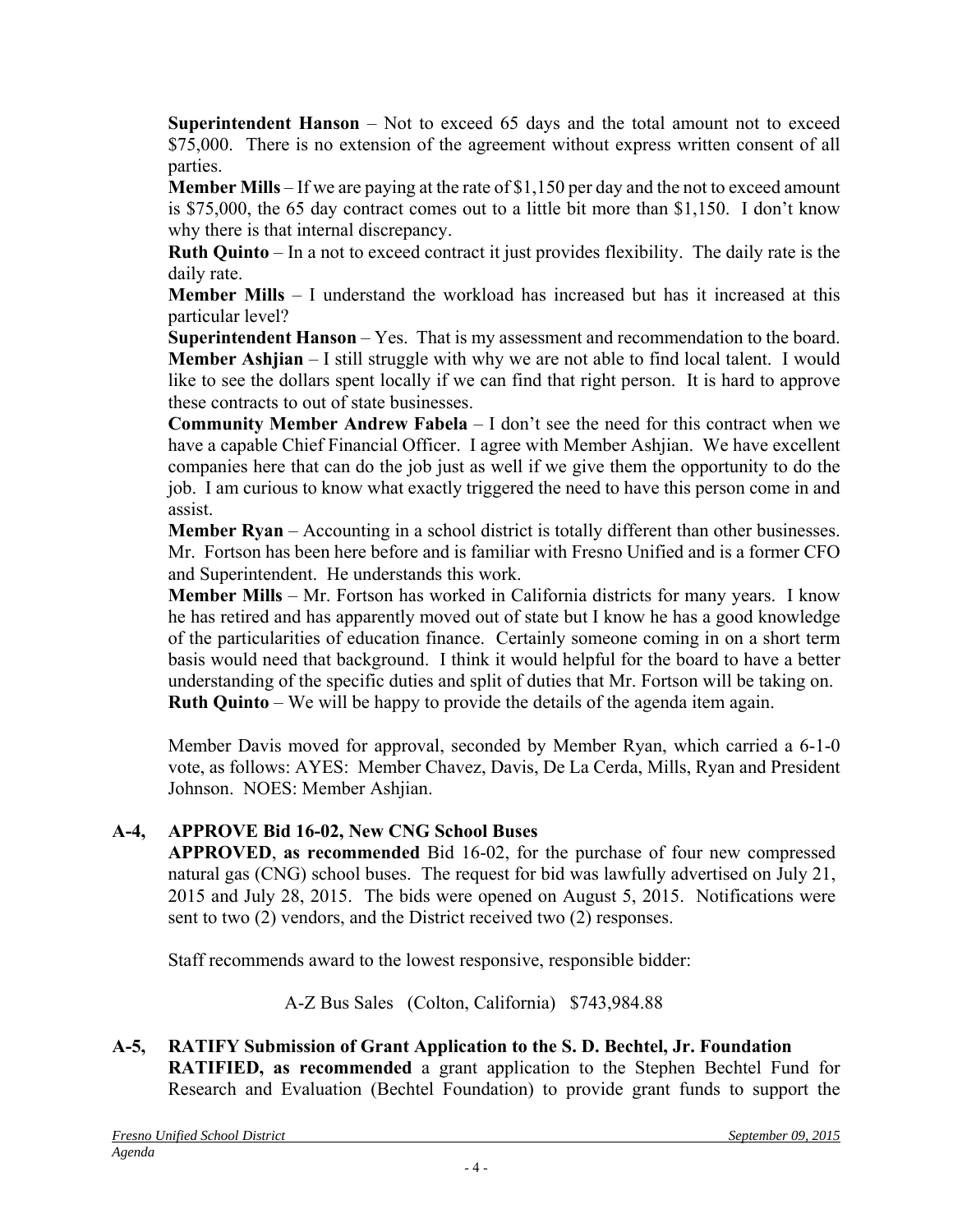required evaluation work for the Teacher Quality Partnership (TQP) grant from the U.S. Department of Education. The Bechtel Foundation grant will fund 50% of the evaluation work performed by WestEd's Evaluation Research, who was a partner in the development of the successful TQP grant application in 2014.

#### **A-6, RATIFY Agreements for Sixth Grade Participation in Outdoor Science Camp RATIFIED, as recommended** the Outdoor Science Camp agreements to allow all sixth grade students the opportunity to obtain hands-on science instruction while gaining invaluable leadership skills and personal confidence. Students also gain the opportunity to bond with their classmates and teachers in a setting outside the traditional classroom through a shared outdoor science experience.

## **END OF CONSENT AGENDA (ROLL CALL VOTE)**

# **UNSCHEDULED ORAL COMMUNICATIONS**

**Shawn Albert** – Spoke about Addicott's current fundraiser, the sale of coupon books. Thanked those who had made purchases that evening.

**Stacy Benton** – Spoke on behalf of Darius Assemi. Has some concerns about Comprehensive Sexual Health Education within Fresno Unified School District. Has two questions. When can we expect a board agenda item on Comprehensive Sex Education to come forward to the board? And, when can we expect such curriculum to be taught at Fresno Unified School District?

**Andrew Fabela** – Spoke about last month's board meeting and the approval item for an attorney. Why do we need additional attorneys to be contracted? When positions are filled then can't we cut contracts early?

**Member Mills –** For clarification we do not have any attorneys on staff for Fresno Unified. Any attorneys that we have contracts for, generally bill us at an hourly rate.

# **B. CONFERENCE/DISCUSSION AGENDA**

# **6:00 P.M.**

**B**-7**, DISCUSS and APPROVE the 2014/15 Unaudited Actual Financial Report, 2014/15 Year-End Budget Revision and 2015/16 Gann Limit**

**DISCUSSED and APPROVED as recommended** the following three reports: 2014/15 Unaudited Actual Financial Report, 2014/15 Year-End Budget Revision and the 2015/16 Gann Limit.

1) The 2014/15 Unaudited Actual Financial Report for Fresno Unified School District represents the actual revenues, expenditures, and ending fund balance for all the district's funds for the fiscal year ended June 30, 2015. Also included for the Board's information are ending fund balance summaries for all fund types and charter schools.

2) The 2014/15 Year-End Closing Budget Revision recognizes additional revenue and expenses per Education Code section 42601 and Fresno Unified Board Policy 3110 that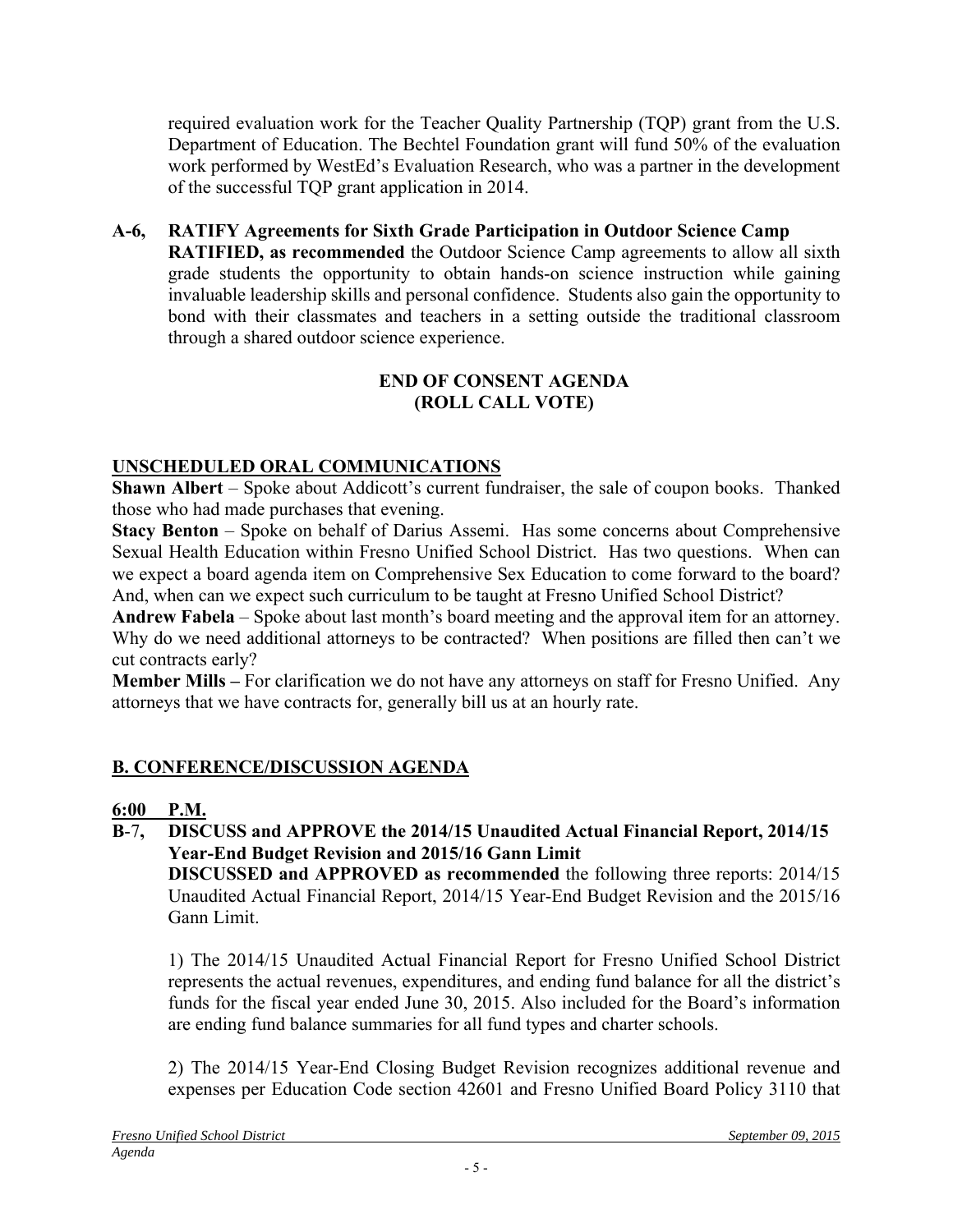allows the Superintendent and/or designee to make any necessary budget revisions at yearend to permit payment of obligations. All expenditures were supported by available district funds.

3) Resolution No. 15-13 for adoption of the district's Gann Appropriation Limit for fiscal year 2015/16. The Gann Limit is included in the Unaudited Actual Financial Report. Each year the district must approve an appropriation limit level (Gann Limit) in compliance with the State constitution.

Presentation by Deputy Superintendent/Chief Financial Officer Ruth F. Quinto

An opportunity was provided to hear questions/concerns from members of the board and staff was available to respond

**Member Mills** – For clarification, you first mentioned the 2015/16 figures and the reserve level reflected subtle offers, I wasn't clear if that includes just subtle offers or the offers out to the Fresno Teachers Association?

**Ruth Quinto** – That includes both.

**Member Mills** – On page 4 of 5 in the backup material, in the beginning summary it talks about Measure Q Series D. Is Series D the issuance the board approved on August 26 or is August 26 a different issuance?

**Ruth Quinto** – August 26 was Series E.

**Member Mills** – At the August meeting I questioned whether the Series E issuance would have an effect on the tax rate. I know we received a board communication dated September 4 stating it was answering the questions but it did not answer that question. Have we made that determination?

**Ruth Quinto** – I believed I answered the question by saying that there would be no increase in the tax rate.

**Member Davis** – We have eight charter schools listed, yet in town by Sunnyside we have the Ambassador Philip Sanchez and out in Manchester Center we have Crescent View. They are not listed on our list. Does this mean they are being authorized by school districts outside our district? What is our policy on that and if we should be authorizing them, then we should be getting the credit and/or have the oversight. How many students are we talking about with those two charters?

**Ruth Quinto** – I don't have information on who the sponsoring district is on those two charter schools, but we can certainly get that information for you. We can also put in a request to see if the chartering district would provide for us the resident information for their students.

Member Davis moved for approval, seconded by Member Ryan, which carried a vote of 7- 0-0, as follows: AYES: Ashjian, Chavez, Davis, De La Cerda, Mills, Ryan and President Johnson.

A copy of the PowerPoint is available on the district website

*Member Johnson departed meeting at 7:58 p.m.*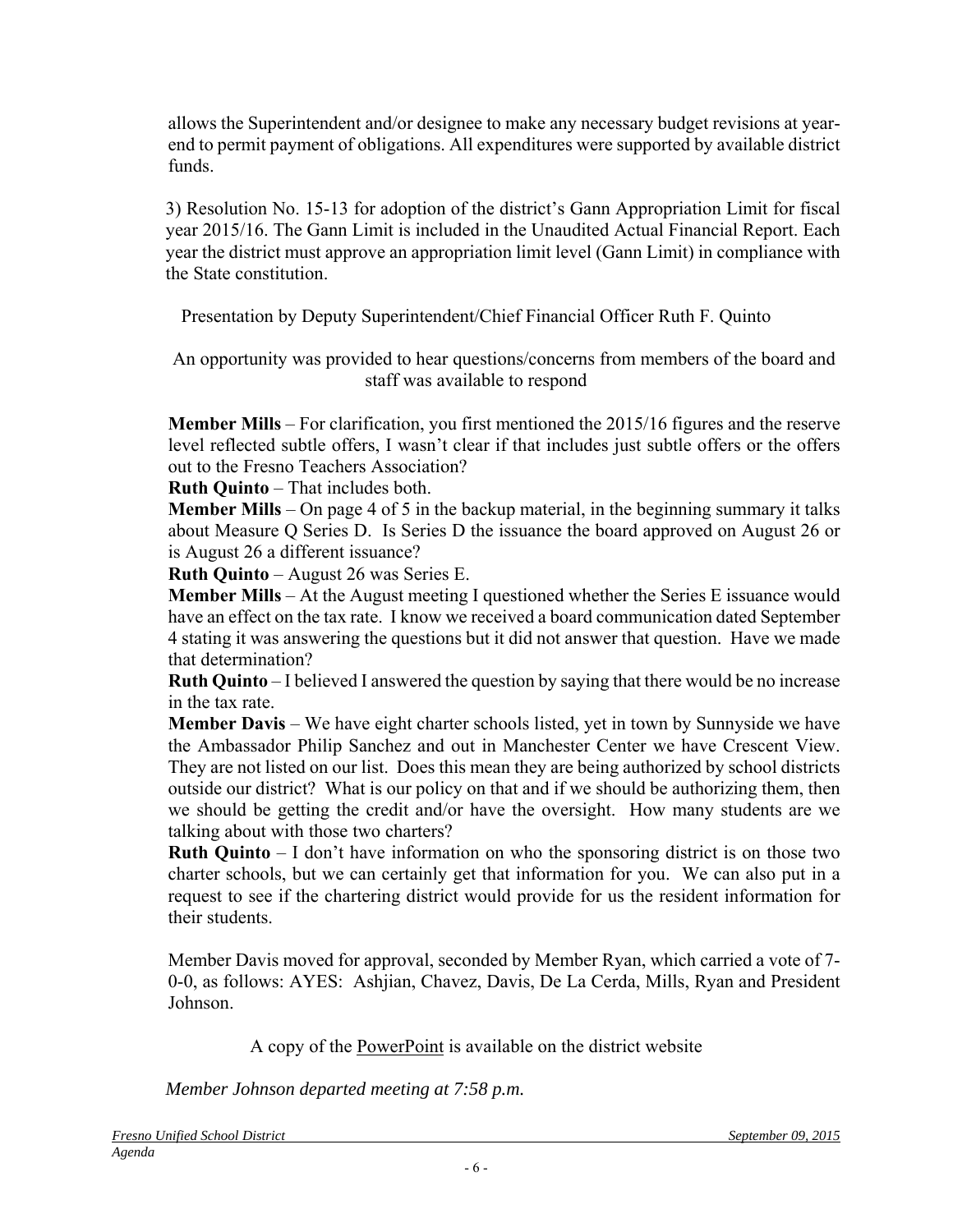## **6:15 P.M.**

**B-8, DICUSS and ADOPT Resolution 15-12, Approving a Purchase and Sale Agreement Between the District and Bedrock Land Development, Inc. Pertaining to a 31.92 Acres Parcel of Land Located Near the Intersection of East Church and South Peach Avenues in Southeast Fresno and Also Approving Related Matters**

**DISCUSSED and ADOPTED as recommended** Resolution 15-12, to approve the Purchase and Sale Agreement between Fresno Unified and Bedrock Land Development Inc. for an approximate 32 acres parcel located at the southwest corner of East Church and South Peach Avenues in southeast Fresno. Also included in the Board binders is the Purchase and Sale Agreement. Following Board approval, the Purchase and Sale Agreement will be signed by the parties; however, the district is not committed or required to buy the property until certain contingencies are satisfied, including a future public hearing by the Board for the purpose of making findings required by Education Code section 17211. It is anticipated that the due diligence efforts will require approximately 6- 8 months and therefore the public hearing required by Education Code and CEQA is anticipated to be scheduled in spring 2016.

Presentation by Chief Operations Officer Karin Temple

An opportunity was provided to hear questions/concerns from members of the board and staff was available to respond

**Member Ashjian** – In the 2009 Facilities Master Plan it stated that there was a community need.

**Karin Temple** – A need for future high school capacity.

**Member Ashjian** – In researching this project I agree there is a need in this area. The problem is in the same Facilities Master Plan we told the community that we would be paying for this with Developer Fees and not Measure Q dollars.

**Karin Temple** – I don't have the Facilities Master Plan with me and don't know if that was said in the plan. Measure Q did set aside \$5,000,000 for site acquisition.

**Member Ashjian -** If we clearly lined out what was going to happen with Measure Q dollars, and if we are going to take \$3.4 million from away from Measure Q to purchase this, when we said it was going to be paid with Developer Fees. My question is where are we taking it from?

**Karin Temple** – I think saying that we are taking it away from Measure Q from something else is not characterized appropriately. The Measure Q two page document that the board approved June 16, 2010 identified dollars for Measure Q projects. It clearly laid out \$5,000,000 for site acquisition. Regarding Developer Fees and the 2009 Master Facilities Plan, there was at that time a higher balance in our Developer Fee Fund. The revenue for that fund comes from development, both commercial and residential, within the district. Post 2009 development slowed dramatically. A developer fee fund that at one time had \$12,000,000 in it, now has less than \$4,000,000 in it because we are still having expenditures from that fund. When we moved portables in the summer to accommodate enrollment growth and enrollment changes at schools, which is the source we used. Unfortunately, it has not been replenished at the rate as in the mid 2000's when there was significant development occurring.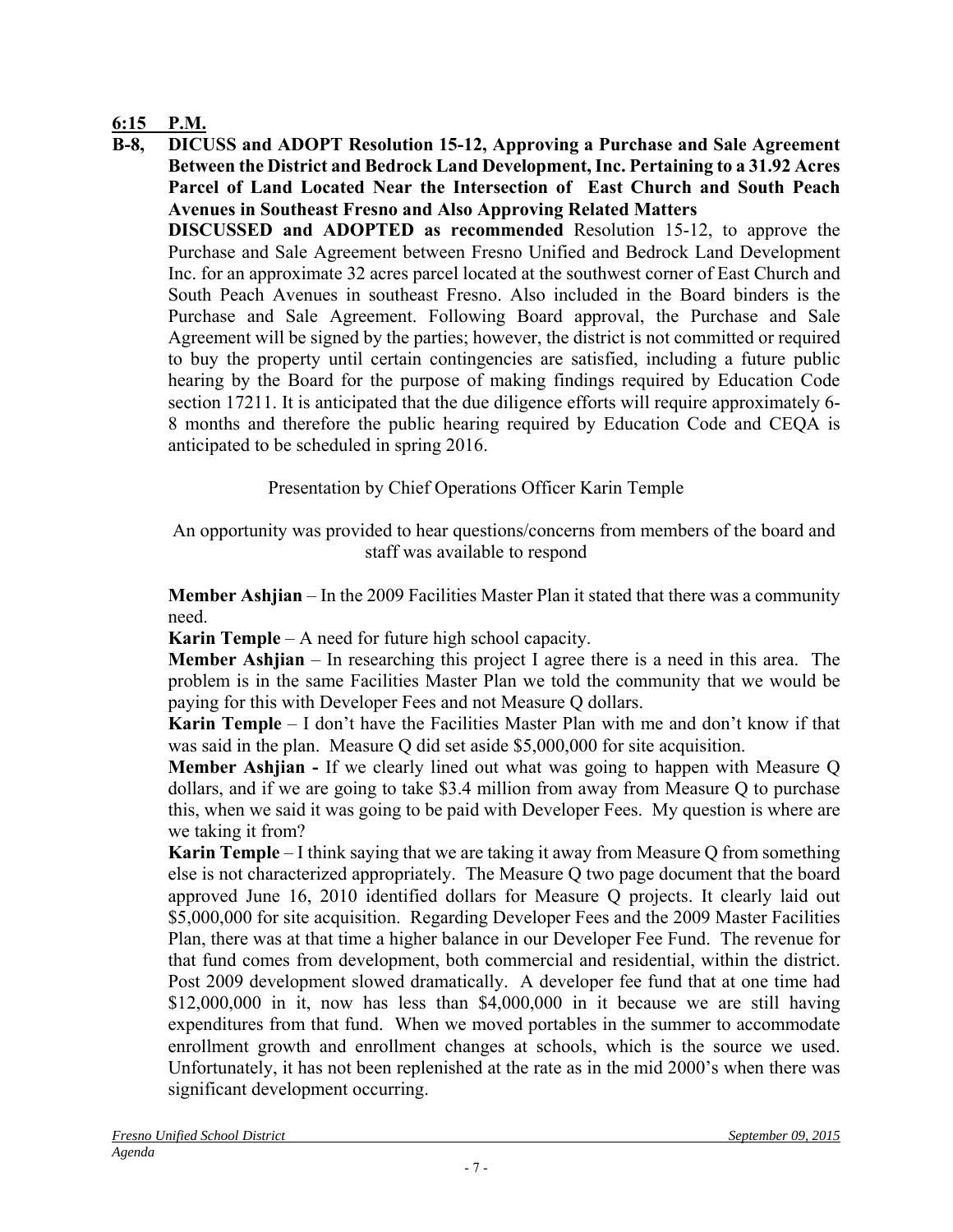**Member Ashjian –** I don't recall Developer Fees being noted as the funding source for that agenda item. Could we get a board communication confirming that information? **Karin Temple** – Yes we can get that to you.

**Member Ashjian –** Let's take a look at the true cost of this transaction. We are saying we are going to purchase the parcel at a cost of \$3.4 million today. In a year we would close escrow. It takes about four to six years to do the planning and get everything together. If you were to check the opportunity costs or land holding costs it runs about, interest only, at 5% on this bond. It runs about \$150,000 a year in interest, instead of using Developer Fees, by using the bond money. If you add that up it's about \$1.1 million in opportunity costs or holding costs, which really raises us to \$4.5 million that we are paying for the property. Which is still a good deal but the board needs to understand that the true cost of this prior to building is \$4.5 million not \$3.4 million.

**Karin Temple** – I do want to point out again, if we wait too long and if we are forced to buy developed property we are going to pay \$750,000 to \$1,000,000 an acre. Which is ten times the cost of the property because the land is developed. It is a trade-off between now vs. later.

**Member Ashjian** – I want the board to understand that we paid \$750,000 to develop a Facilities Master Plan. Secondly, we adopted it on April 29 and we said we were going to use Developer Fees. There are a couple of line items in the unaudited actuals that I would like clarification on. Maybe we could use some of those dollars. On page 5 of the Unaudited Actuals, Community Redevelopment Funds, do we have any opportunity to use those \$2 million in that fund?

**Ruth Quinto** – Rather than belabor line items in the budget I would rather just say that in general do you have a question on whether or not there are other resources. Is that your question? Do we have other resources available?

**Member Ashjian** – The question is are there other resources that we can use other than Measure Q funds even if we use the other resources for the \$200,000 that is going to be used to check out the property. I am going to have a hard time approving this item if we are going to use Measure Q funds, but I really would like to see this project go forward.

**Ruth Quinto** – On April 29, 2009 when the Facilities Master Plan was adopted it said Developer Fees would be utilized. There were many things that the Facilities Master Plan said and one of the things that it said was that the plan was evergreen. The situation with Developer Fees that Ms. Temple mentioned from that time to now changed drastically for our district and every district in the state of California. Another item for the record was what we said at the time two weeks ago, when the current issuance of Series E for Measure Q was that our interest rate was estimated at 4.2% not 5.0%. In fact, we closed today and our interest rate was 4.067%. That is quite different from 5%.

**Member Ashjian** – It kills me to pay interest. On form 25 we have Mitigation/Developer Fees. We have \$434,000 sitting in that account. Also on form 25 we have Capital Outlay which last year we had \$6,000 and somehow this year we have \$1,065,000. It looks to me that we have money sitting in an account that can certainly pay for some of these services. That could pay for a piece of that land and reduce the interest. That is my discrepancy. In no way am I saying we don't need this land. What I am saying is if we told the public in the Measure Q extensive analysis that we were paying for this land by using Developer Fees in my mind that is how we should be paying for it. If the Developer Fees aren't there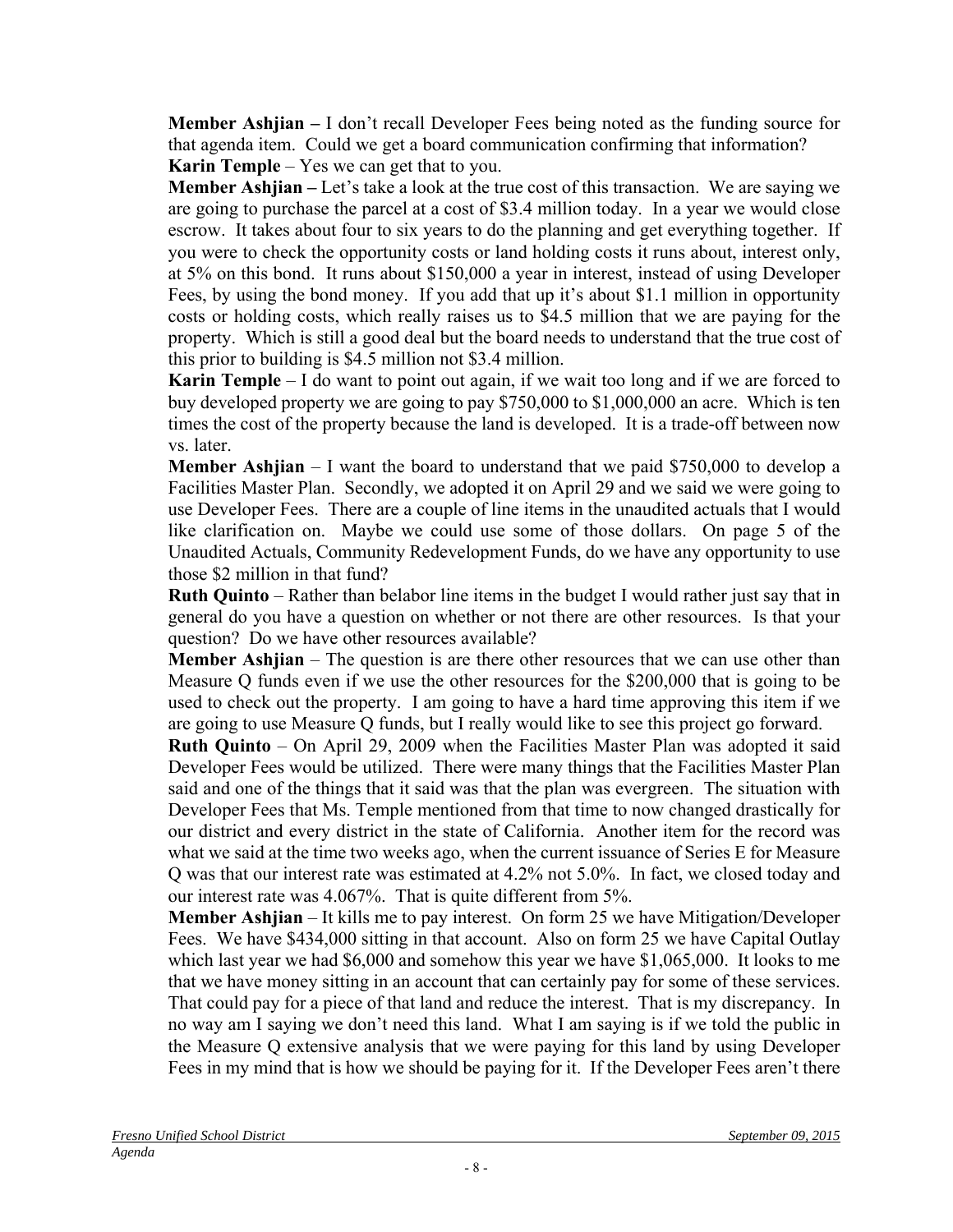then that means the building in the area is not there. Because they are driven by houses and we know the houses are coming.

**Karin Temple** – I am glad that you brought that up. One of the interesting things that came up as we dug into the enrollment projections for the next ten years is that we found even without new development in the Southeast area, the enrollment in the area is increasing. I think that is an interesting observation to point out. I believe it is a trend that is likely to continue. There are normal projections that show continuing growth which is based on slow development. I am here tonight recommending this property for future use because as the person responsible for overseeing Facilities, Management and Planning, I don't want to be in a position five years from now where we don't have schools to house students. I feel it is the right thing to do at this time.

**Member Ashjian** – I am not going to belabor the point, but how much do we have in Developer Fees that could go toward the \$3.4 million purchase? And if we don't have that number tonight I would make the motion to kick it out two weeks until we have that number so we know how much cash we have and how much we have to borrow.

**Karin Temple** – In the Developer Fee Fund we have \$3.5 million. We could use that source but it would drain Developer Fees. Currently, we use that source mostly for portable relocation projects.

**Ruth Quinto** – We don't have to make the decision tonight on the funding source.

**Member Ashijan** – So we don't have to make the decision tonight?

**Karin Temple** – That is correct.

**Member Ashijan** – So the \$200,000 that we are going to spend next year, can come out of the Developer Fees?

**Karin Temple** – I believe that is an eligible expense.

**Member Ashijan** – How do I vote for something that I really want tonight without knowing if we are going to pay the \$200,000 this year with Developer Fees?

**Karin Temple** – The recommendation is to enter into the purchase agreement. Once the board approves, we enter into the purchase agreement with a \$10.00 deposit. Then we are on the hook for the entire price of the land as long as in 6-8 months from now we are able to make the findings. In terms of the source of funds the board would be committed to spending those funds. The resolution does not state the source of funds, it commits the district to paying those funds at the close of escrow. From that prospective, the source of funds could be determined in the future.

**Member Chavez** – I had an opportunity to meet with the Planning Director over at the City of Fresno. I wanted to get an idea of the type of growth that was occurring in that particular area. We identified eight projects. There has been construction of high density dwellings really driving the population. In those eight projects there are currently 452 units that are being proposed or permitted at this time. Say we average it out to two children per home. That is 904 more additional children that this district will have to support in the next couple of years, so to speak. That is not including the new construction that is coming now that the economy is picking up. There are a couple of factors that are really driving the growth there now and will continue to drive the growth in the future. One of them being the Fancher Creek Development. By the time this regional project is complete they will employ approximately 1,200 people. It is going to be a regional economic game changer for that part of the city. Secondly, is the Southeast Water Treatment Plant that is currently being constructed in that part of the city, which will secure a long-term source of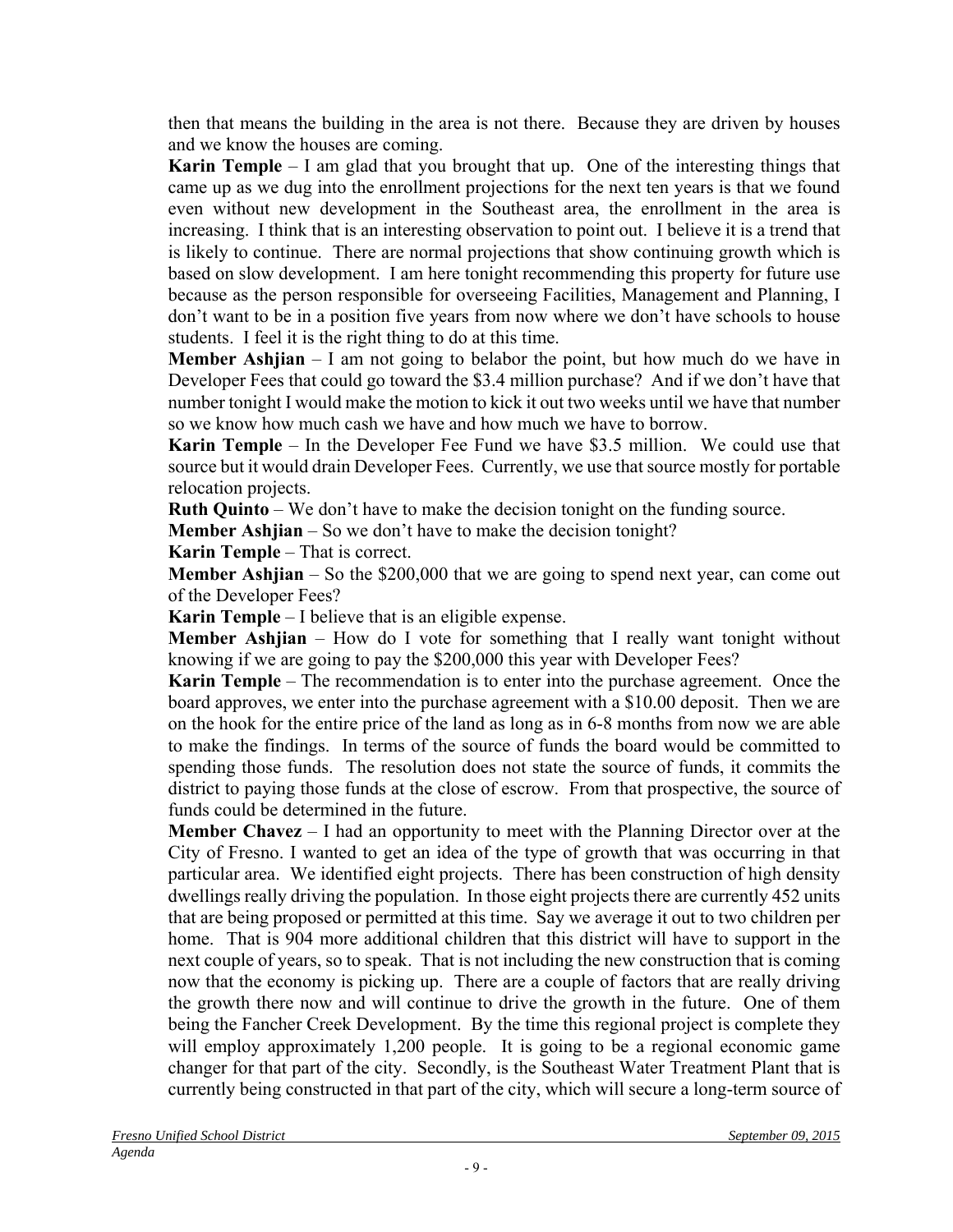water for that region. We really need as a district to go back to having true neighborhood schools. Where children can attend schools in their own community. I believe we need to work more closely with the city. You will be getting a call or you can give her a call on having quarterly meetings on where they are planning these projects that I just referenced. So that we as a school district have the capacity to serve those students. I am going to be supportive of this project. I know this is going to be the first step in a series of long deep conversations that this board will have. For the record and for clarification, were there Measure Q funds allocated for land acquisition?

**Karin Temple** – Yes. On the document that the board approved on June 16, 2010, which was in advance of Measure Q, it did identify a line as site acquisition and it identifies \$5,000,000. We have not used any of the \$5,000,000.

**Member Davis –** I went to back to school night for Terronez, Kings Canyon, Ayer, Greenberg, Storey, Aynesworth and Balderas. Tomorrow is Easterby and Sunnyside is next week and every time I am at school I am talking to parents and they mention they need more room. I volunteered to read at lunch time at Storey and they have four lunch times. They start at 10:00 a.m. and go to after 1:00 p.m. You can see the building and the amenities in the area and there is also a stop light on the corner of Church and Peach and I understand Church has been completely opened to Clovis Avenue. So, that community is not the same community that I bought into 31 years ago. I look forward to building something in that area.

**Member Ryan –** When I came on the board in 2004 the Measure K funds were scheduled to build ten elementary schools and things changed. We found that we only needed four and so the remainder of the Measure K funds were spent in other ways. This sounds like a changing neighborhood also. When we passed Measure Q we promised the voters that we were going to eliminate as many portables as we possibly could. When I look at these numbers, 12 portables at Ayer and 26 at Storey, we have to do something about that sooner rather than later. I am certainly in favor of this proposal. I am thinking we might have to do even more.

**Member Mills –** My first question is who owns Bedrock?

**Dennis Gaab –** Bedrock Land Development is wholly owned by PICO Holdings, Inc. which is headquartered in La Jolla. Our company manages this property for PICO Holdings and there is a tentative tract map on the property. If the property is not sold at some point it is likely to be developed. We have about 4000 lots in the city of Fresno to develop.

**Member Mills –** Who owns PICO Holdings?

**Dennis Gaab** – PICO Holdings is a publicly traded company. Its stock is listed on the NASDAQ. It is owned by the shareholders who own the stock in the company.

**Member Mills –** We have a Facilities Master Plan that is 6-7 years old. It has been mentioned tonight that the plan is evergreen. It has been modified occasionally because there were things called for in the plan that clearly were not going to work for the regions. We really have not done any updates to the Facilities Master Plan and waiting 7-8 years to update is not an evergreen plan. At the time that we adopted the Master Plan the South East growth area was very much planned for a huge amount of development. As you mentioned development bottomed out after that. There has been some high density and other projects planned. If I am not mistaken they may be in the City of Fresno boundaries but I believe many are in Sanger Unified. Loma Vista is Sanger Unified. I think Fancher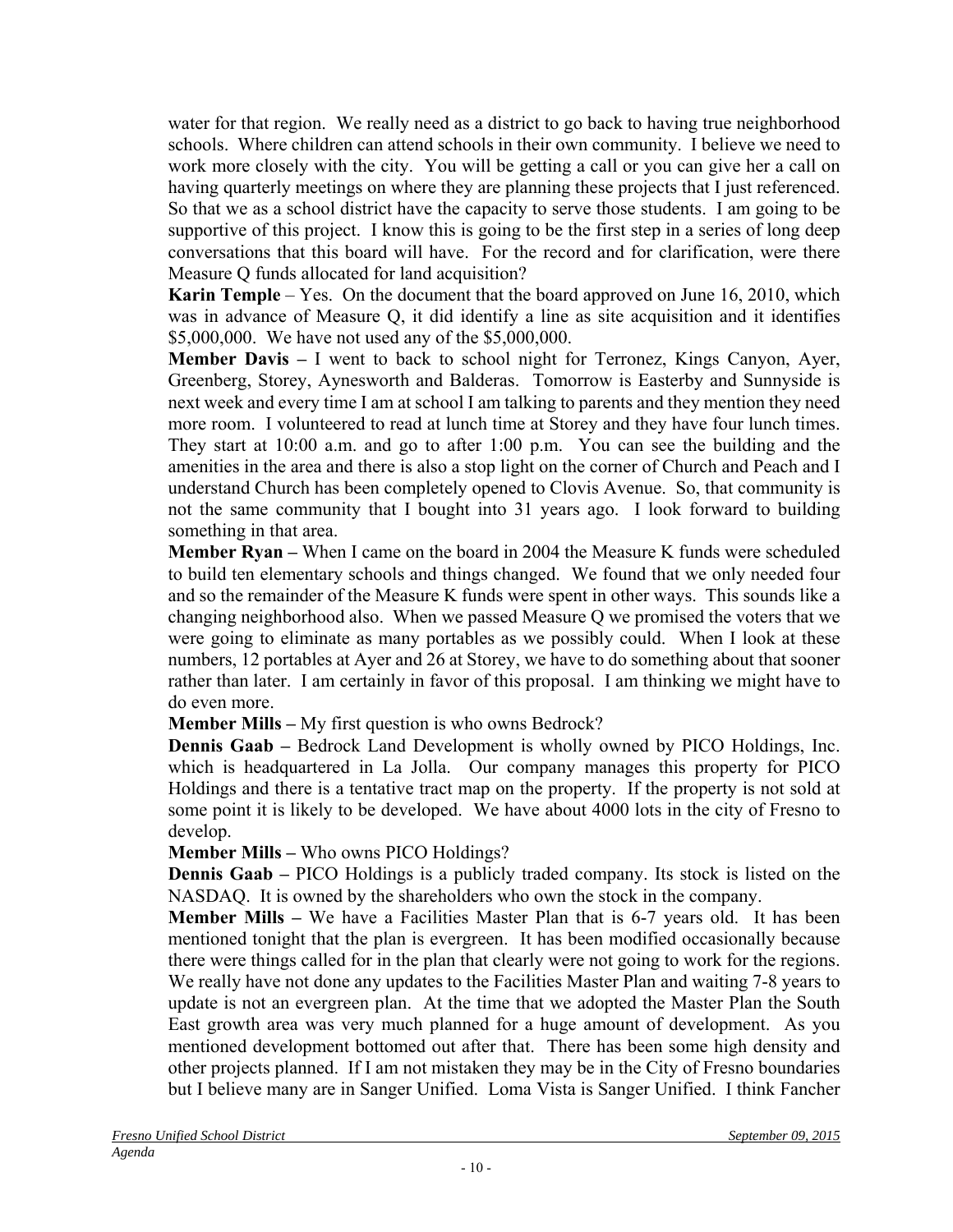Creek is Sanger Unified. If we are planning a school for Sanger Unified Students that does not seem to make sense. I want to make sure we are clear on that. The other thing we know is Sanger Unified is building a high school just a couple of miles away from this property. They have about 1000 students in the Sunnyside area that live and feed into Sanger. I do agree that we need to have our elementary students and our neighborhood schools but the district has already dropped the ball and left other areas of town without that option. Our elementary schools are at numbers where ten years ago it used to tip them into a year round schedule because there were too many students for the campus. I am concerned if I am hearing that the theory is to do a high school here. This property is very close to Sunnyside. We can't do two boundary high schools so close together. You mentioned there was a 112 unit development that was approved. I am curious to know when that was approved, because approvals only last so long.

**Karin Temple –** I was not aware of when that was approved. We are aware of it because they paid fees and the Development Fees come through our office. But I am not aware of the details. You mentioned the theory of the district building a high school. I want to be clear, yes the Master Plan did point out the need for a future high school in this part of town. However, if the board were to move forward in approving this item the first thing our staff would do is launch an in-depth planning process on what would be the best and highest use for the property. Is it a high school? Is it an elementary school? Is it some type of campus that can serve different purposes? Is it some type of joint use campus? We would develop multiple options and bring that to the board for your input. At this time there is no determination as to what type of building would be going on that property. Our concern is just locking in property so we have an option for the future. Also, Sanger is building a middle school/high school complex at Fowler and Jensen. Currently 60% more students transfer from Sanger into Fresno Unified than the opposite. Obviously we cannot predict what will happen in the future once that complex is built down the road, but if we don't have that opportunity to accommodate our students we know they will have to make some type of decision.

**Member Mills –** The board communication that we received mentions that Sunnyside High School may reach capacity in seven years. We have other high schools that have reached their capacity. We have high schools like McLane and Hoover that are under enrolled in terms of their capacity. It seems to me again that we need to look at adjusting some boundaries. The concept of transfer students raises a concern for me, a good chunk of Sunnyside capacity is from transfer students, which we have the ability to say no we don't have room, because we need the room for our students. The other concern I have about transfer students is those students and their families don't provide any money toward our facilities. Our facility bonds are only levied against those properties in Fresno Unified. Those transfer students are not supporting the construction of these facilities. The Measure Q ballot measure did not allocate a single dollar to any item or project. It was deliberately left unallocated for a separate board vote to allocate the money. When we have 19 schools that don't have air conditioning in multi-purpose rooms, or schools that don't have adequate cafeterias, these are uses that can use Measure Q money. Measure Q needs to go to the critical needs that we were talking about when we pitched it to the community. If this resolution is to build a high school or if Measure Q funds will be used, then I will not support this items for the reasons which I have stated.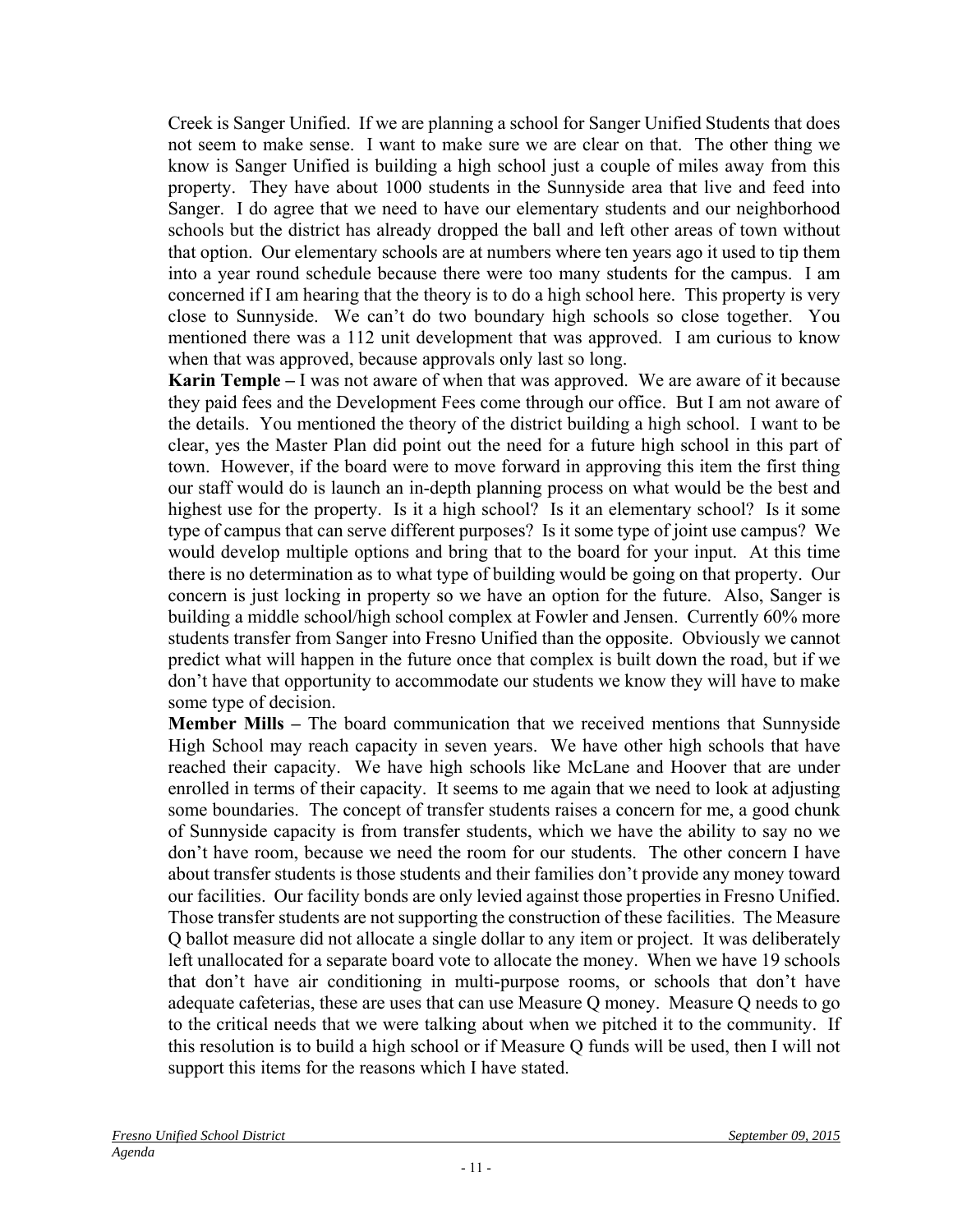**Karin Temple** – The recommendation is not for a particular type of school facility. It is to lock in the land so we can start planning to have options for the future. In terms of the funding source that is the board's decision. You mentioned Fresno High and capacity. There is actually excess capacity at Fresno High. I am not sure if it is a scheduling thing or the IB program. I just want to point out that there is excess capacity at Fresno High.

**Member Mills** – There are capacity issues with Birney and we are busing elementary students which is something that we normally don't do. Which in turn has dropped the enrollment at McLane. We also have Olmos at 906 students. That is too many children on a campus. We need to create more space for that age category. And we need to update the Master Plan. When we say it is evergreen we don't wait seven years to update the data. I want to clarify if all the projects that Member Chavez was talking about if they are actually in Fresno Unified?

**Member Chavez** – They are in Fresno Unified.

**Member De La Cerda** – I taught at Sunnyside when it reached capacity. It is not the most ideal place to teach when you are on a campus that is at its capacity. From a teacher's prospective, I can tell you that on some days just getting through the halls was tough. You mentioned the Developer Fees is at \$3.5 million. What have we used those for?

**Karin Temple** – Over the years we have used that for the movement of portables throughout the district over the summers to accommodate enrollment as we did this past summer.

**Member De La Cerda** – My concern is you mentioned that enrollment in the elementary school will be increasing. If we use Developer Fees to pay for the property and exhaust those funds then we won't have those dollars to move portables. It is not mentioned in the resolution specifically what funds will be used. But you mentioned that there were funds allocated in Measure Q to pay for site acquisition correct?

**Karin Temple** – They were identified as a potential use. It was specifically noted as site acquisition. The Measure Q ballot states that Measure Q funds can be used for acquisition property.

**Member De La Cerda** – I am supportive in moving forward with item because I think it is important, having experienced it first hand at Sunnyside. It affects the students, staff and there seems to be a basic need to have more space for our students.

**Karin Temple** – I was able to confirm from my colleagues the question in regards to the portable relocation item and the Developer Fees. In the financial summary it did specify Developer Fees as the funding source for that project to create the infrastructure for the locating of those portables.

Member Chavez moved for approval, seconded by Member Davis, which carried a roll call vote of 4-2-1, as follows: AYES: Chavez, Davis, De La Cerda, and Ryan. NOES: Member Ashjian and Mills. Absent: President Johnson.

A copy of the PowerPoint is available on the district website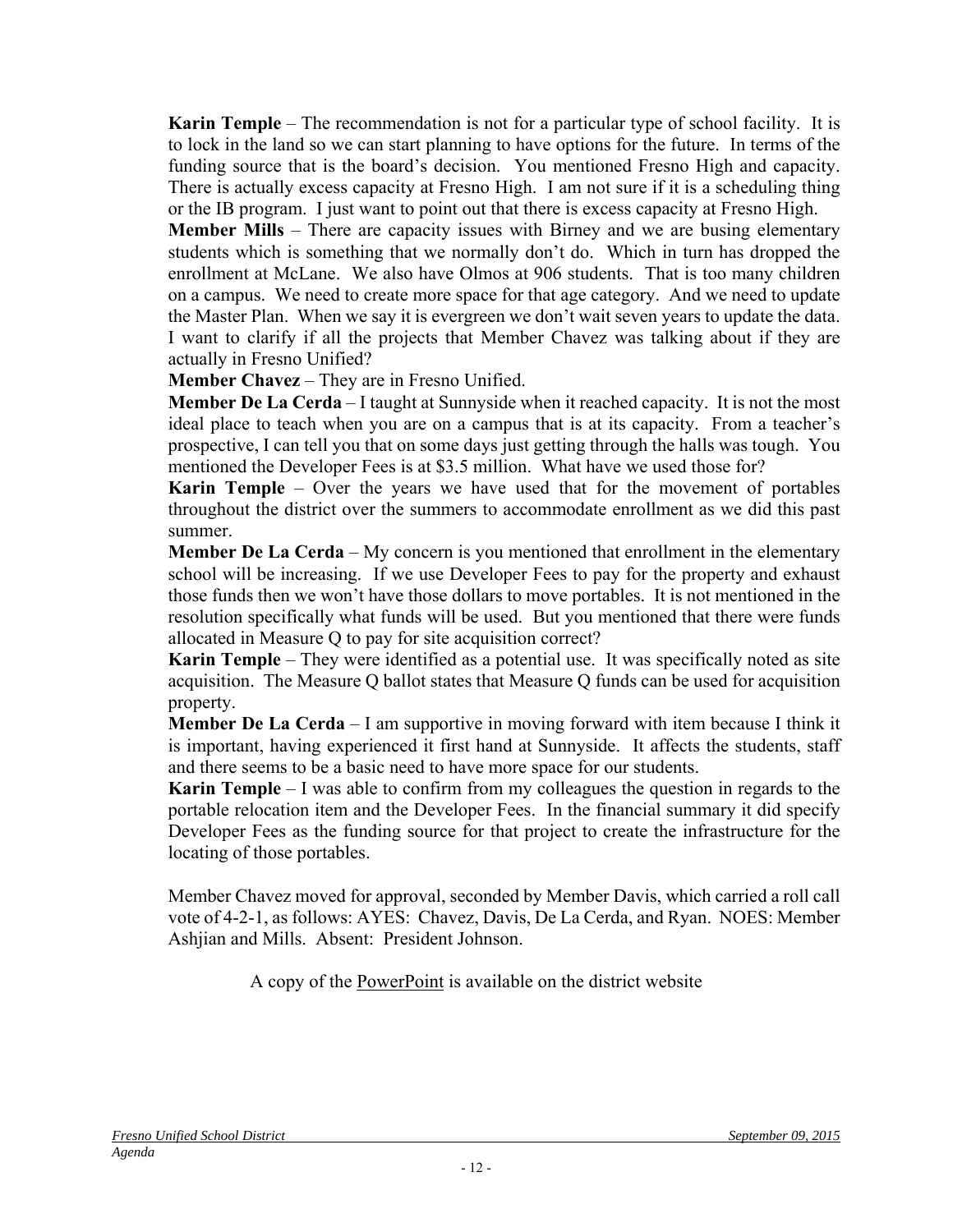## **6:30 P.M.**

**B-9, DISCUSS and APPROVE Revisions for Board Policy (BP) 0420, BP 0440, BP 0460, BP 1312.3, BP 1340, BP 3100, BP 3580, and BP 6162.6 DISCUSSED and APPROVED as recommended** the proposed revisions to the following eight Board Policies (BP), which meet the legal mandates recommended by the California

School Boards Association (CSBA):

- BP 0420 School Plans/Site Councils
- BP 0440 District Technology Policy
- BP 0460 Local Control and Accountability Plan
- BP 1312.3 Uniform Complaint Procedures
- BP 1340 Access To District Records
- BP 3100 Budget
- BP 3580 District Records
- BP 6162.6 Use of Copyrighted Materials

The Board was in receipt of these Board Policies revisions at the August 26, 2015 Board meeting. The Board will have an opportunity to discuss the revisions tonight. If the Board does not have any questions/suggestions, the administration is requesting approval.

## Presentation by Executive Director Teresa Plascencia

An opportunity was provided to hear questions/concerns from members of the board and staff was available to respond

**Member Mills –** We have run into situations where certain types of records are only being retained for three years. With technological advances we can retain records electronically for much longer than three years and we should be retaining them longer than that. I don't see anything in this draft policy that is talking about how long we plan to retain records. I would think a minimum of seven years.

**Kurt Madden –** The reason it is not in here is because the law specifies different retention levels based on the purpose.

**Member Mills –** It specifies a minimum**.** 

**Kurt Madden –** One of the things that we have put into practice is that we meet or exceed all those levels. We can look into the school records that are at the site but student records are kept forever.

**Member Mills –** School Site Counsel Records are only being kept for three years and that may be the minimum but what I am suggesting is we don't need to keep hard copies anymore like we did 40 or 50 years ago. With the ability to scan and store on CD's we can store records for longer. Which I think is a better practice. What I am suggesting is that we keep records for a minimum of seven years. Even if it states we only have to do it for three. There are valid reasons to retain them for a longer period of time. There is no reason not to keep them for seven years when we can maintain them electronically.

**Member Chavez –** I just wanted to publically thank Teresa and her department for assisting our parents and families during the first few weeks of school starting.